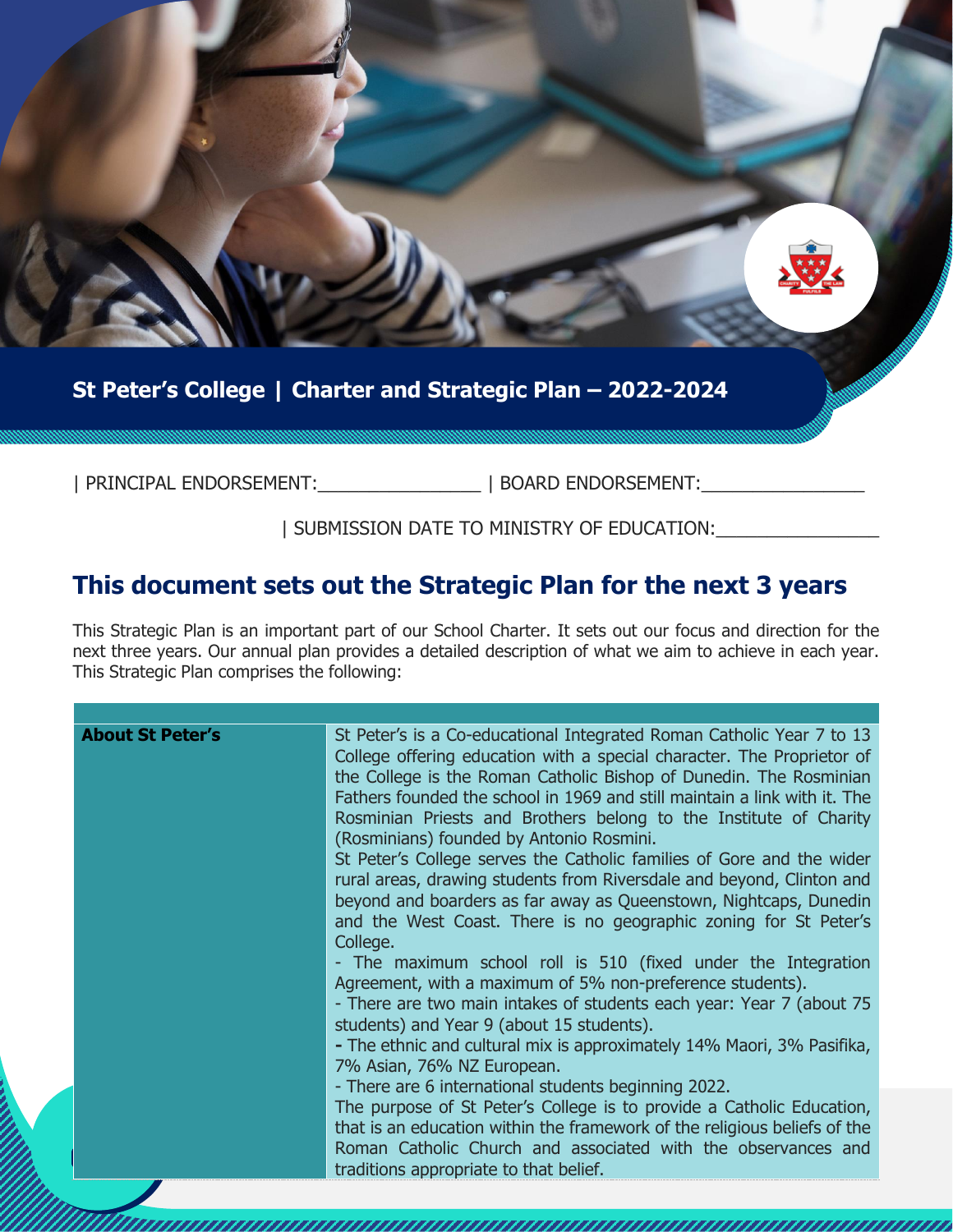|                                   | The Special Character of the school is that it is a Roman Catholic College<br>in which the whole community through the general school programme,<br>and in its religious instruction and observances, exercises the right to<br>live and teach the values of Jesus Christ. These values are as expressed<br>in the Scriptures and in the practices, worship and doctrine of the<br>Roman Catholic Church.<br>The Board of Trustees and Staff will ensure that all students are given<br>an education which respects their dignity, rights and individuality. This<br>education shall challenge them to achieve personal standards of<br>excellence and to reach their full potential. All school activities are<br>designed to advance these purposes. |
|-----------------------------------|--------------------------------------------------------------------------------------------------------------------------------------------------------------------------------------------------------------------------------------------------------------------------------------------------------------------------------------------------------------------------------------------------------------------------------------------------------------------------------------------------------------------------------------------------------------------------------------------------------------------------------------------------------------------------------------------------------------------------------------------------------|
| <b>St Peter's College Vision</b>  | Just as Jesus Christ loves us, at St Peter's College we are called to<br>love one another through actions of Compassion, Community and<br>Commitment.                                                                                                                                                                                                                                                                                                                                                                                                                                                                                                                                                                                                  |
| <b>St Peter's College Mission</b> | We lay the foundation for educating the whole person in creating lives<br>that have meaning and develop creative lifelong learners who are<br>challenged to reach their personal and academic potential in a<br>supportive and warm environment in accordance with the values of<br>Jesus Christ and Catholic tradition.                                                                                                                                                                                                                                                                                                                                                                                                                               |
| <b>St Peter's College Motto</b>   | <b>Charity Fulfils the Law <math>-</math> E kore te aroha te ture:</b> From the<br>Rosminian tradition but also reflecting the charism of the Sisters of<br>Mercy, Charity Fulfils the Law can also be translated as love fulfils the<br>law. The "law" of Jesus Christ is the commandment to love God and<br>love thy neighbour. Love is about acting in a way that is consistent<br>with the Ten Commandments.                                                                                                                                                                                                                                                                                                                                       |
| <b>St Peter's College Values</b>  | <b>Compassion, Commitment, Community: It is important for our</b><br>students to follow in Jesus Christs footsteps through servant<br>leadership. Consideration for others is evident in all that we do and St                                                                                                                                                                                                                                                                                                                                                                                                                                                                                                                                         |
| <b>St Peter's College Maori</b>   | Peter's College exists to ensure all students are grounded in the<br>Catholic faith through living these values.<br>The schools Maori Achievement and Maori Giftedness board policies                                                                                                                                                                                                                                                                                                                                                                                                                                                                                                                                                                  |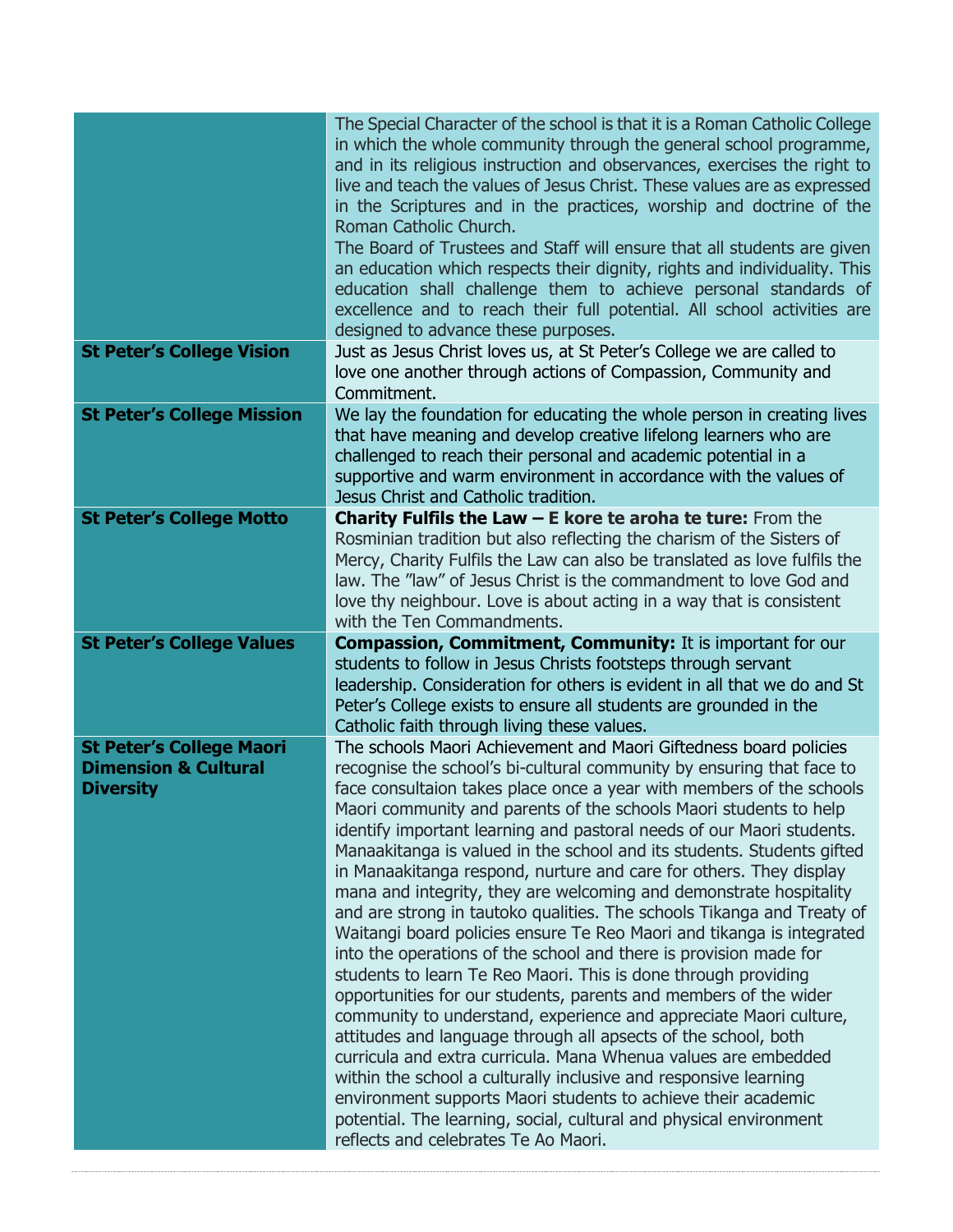## **Baseline Data**

| <b>NCEA and UE Achievement (percentage)</b> |       |        |      |      |      |
|---------------------------------------------|-------|--------|------|------|------|
|                                             | 2017  | 2018   | 2019 | 2020 | 2021 |
| $L1$ All                                    | 85.3  | 93.5   | 94.2 | 84.2 | 94.0 |
| L 1 Māori                                   | 88.9  | 83.3   | 100  | 70.0 | 87.5 |
| L1 Boys                                     | 88.2  | 92.0   | 88.0 | 80.6 | 100  |
| L1 Girls                                    | 82.4  | 94.6   | 100  | 88.5 | 89.7 |
| L <sub>2</sub> All                          | 84.9  | 90.7   | 95.0 | 93.9 | 98.0 |
| L2 Māori                                    | 100.0 | 87.5   | 83.3 | 100  | 100  |
| L <sub>2</sub> Boys                         | 80.0  | 90.3   | 100  | 86.4 | 96.7 |
| L <sub>2</sub> Girls                        | 89.3  | 91.3   | 91.4 | 100  | 100  |
| $L3$ All                                    | 85.4  | 68.6   | 82.1 | 78.3 | 84.6 |
| L3 Māori                                    | 83.3  | $\ast$ | 100  | 50.0 | 50.0 |
| L3 Boys                                     | 66.7  | 66.7   | 70.0 | 78.9 | 100  |
| L3 Girls                                    | 100.0 | 70.0   | 94.7 | 77.8 | 76.0 |
| <b>UE All</b>                               | 75.0  | 54.3   | 76.9 | 71.7 | 69.2 |
| <b>UE Māori</b>                             | 83.3  | $\ast$ | 100  | 50.0 | 50.0 |
| <b>UE Boys</b>                              | 52.4  | 46.7   | 70.0 | 68.4 | 64.3 |
| <b>UE Girls</b>                             | 92.6  | 60.0   | 84.2 | 74.1 | 72.0 |

Maori students number 2 or less \*

**Students' Learning**

#### **Year 9 & 10 Literacy and Numeracy Achievement (percentage)**

|                    | -97    |        |        |      |      |  |
|--------------------|--------|--------|--------|------|------|--|
|                    | 2017   | 2018   | 2019   | 2020 | 2021 |  |
| <b>Reading</b>     |        |        |        |      |      |  |
| All                | 47     | 49     | 70     | 59   | 75   |  |
| <b>Girls</b>       | 58     | 53     | $\ast$ | 72   | 86   |  |
| <b>Boys</b>        | 36     | 43     | 59     | 42   | 47   |  |
| Maori              | 43     | 50     | 61     | 63   | 57   |  |
| <b>Writing</b>     |        |        |        |      |      |  |
| All                | 67     | 50     | 73     | 62   | 57   |  |
| Girls              | 75     | 53     | $\ast$ | 77   | 78   |  |
| <b>Boys</b>        | 56     | 45     | 68     | 46   | 39   |  |
| <b>Maori</b>       | 57     | 58     | 61     | 60   | 40   |  |
| <b>Mathematics</b> |        |        |        |      |      |  |
| All                | $\ast$ | $\ast$ | $\ast$ | 58   | 56   |  |
| <b>Girls</b>       | $\ast$ | $\ast$ | $\ast$ | 63   | 55   |  |
| <b>Boys</b>        | $\ast$ | $\ast$ | $\ast$ | 60   | 48   |  |
| Maori              | $\ast$ | $\ast$ | $\ast$ | 62   | 33   |  |
|                    |        |        |        |      |      |  |

Data unavailable \*

#### **Engagement Data**<br>19 **Decima 19 Dec** 19 Dec 2020 **2019 2020 2021** Stand downs 10 10 13<br>
and down days 22 9 26 Stand down days 22 9 26<br>Suspensions 3 0 1 Suspensions 3 0 1<br>Exclusions 1 0 0 Exclusions 1 0 0 0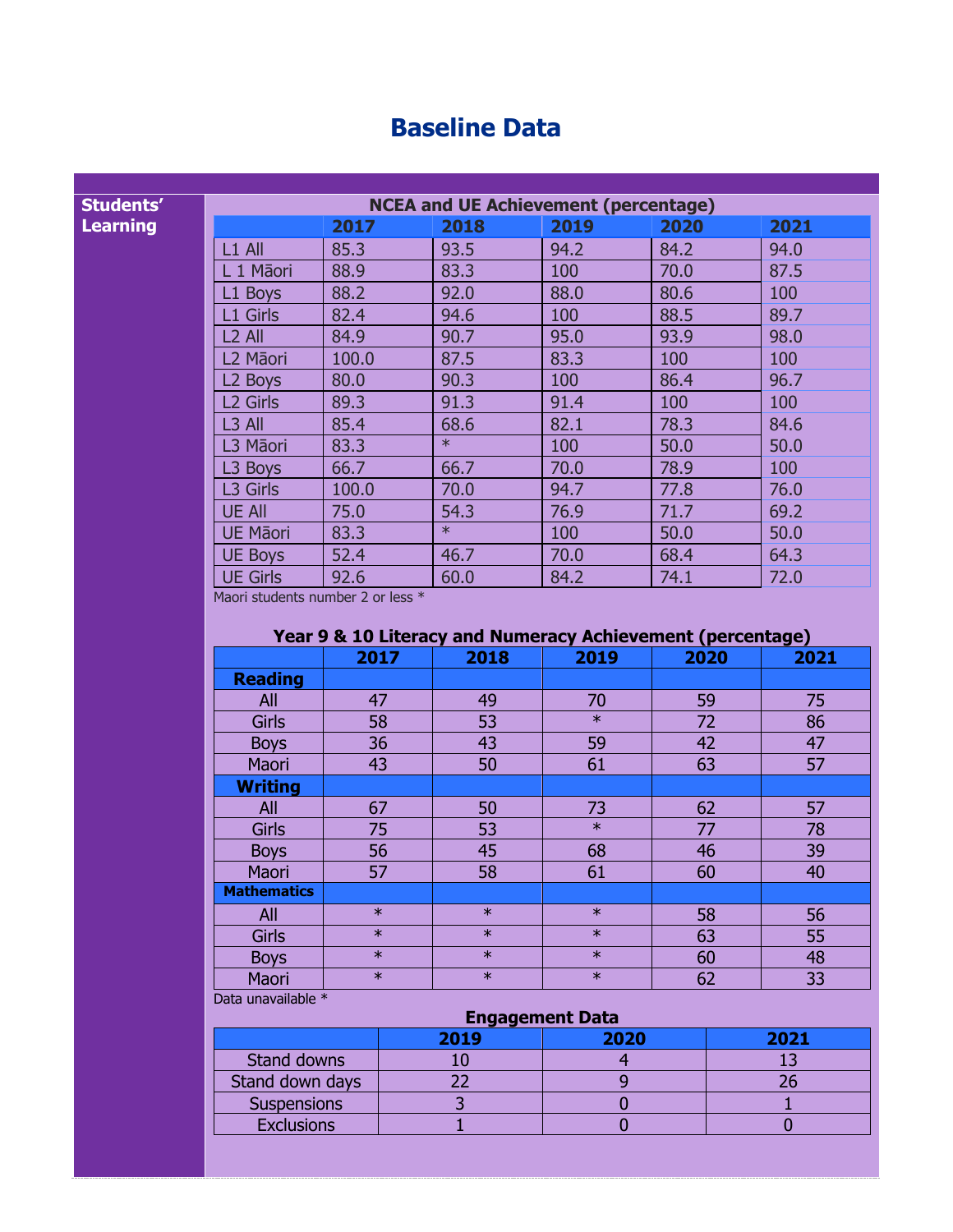|                                     | Year 7 & 8 Literacy and Numeracy Achievement (percentage)                                                                                                                        |                                                                                          |      |                 |      |      |  |
|-------------------------------------|----------------------------------------------------------------------------------------------------------------------------------------------------------------------------------|------------------------------------------------------------------------------------------|------|-----------------|------|------|--|
|                                     |                                                                                                                                                                                  | 2017                                                                                     | 2018 | 2019            | 2020 | 2021 |  |
|                                     | <b>Reading</b>                                                                                                                                                                   |                                                                                          |      |                 |      |      |  |
|                                     | All                                                                                                                                                                              | 86                                                                                       | 83   | 76              | 93   | 87   |  |
|                                     | <b>Girls</b>                                                                                                                                                                     | 84                                                                                       | 84   | 92              | 95   | 94   |  |
|                                     | <b>Boys</b>                                                                                                                                                                      | 89                                                                                       | 85   | 66              | 91   | 81   |  |
|                                     | Maori                                                                                                                                                                            | 71                                                                                       | 57   | 61              | 100  | 85   |  |
|                                     | <b>Writing</b>                                                                                                                                                                   |                                                                                          |      |                 |      |      |  |
|                                     | All                                                                                                                                                                              | 86                                                                                       | 63   | 66              | 78   | 80   |  |
|                                     | <b>Girls</b>                                                                                                                                                                     | 88                                                                                       | 58   | 80              | 87   | 86   |  |
|                                     | <b>Boys</b>                                                                                                                                                                      | 85                                                                                       | 69   | 56              | 71   | 74   |  |
|                                     | Maori                                                                                                                                                                            | 71                                                                                       | 29   | 46              | 59   | 85   |  |
|                                     | <b>Mathematics</b>                                                                                                                                                               |                                                                                          |      |                 |      |      |  |
|                                     | All                                                                                                                                                                              | 83                                                                                       | 86   | 79              | 85   | 87   |  |
|                                     | <b>Girls</b>                                                                                                                                                                     | 80                                                                                       | 88   | 78              | 82   | 91   |  |
|                                     | <b>Boys</b>                                                                                                                                                                      | 87                                                                                       | 84   | 78              | 86   | 86   |  |
|                                     | Maori                                                                                                                                                                            | 71                                                                                       | 64   | $\overline{76}$ | 67   | 85   |  |
| <b>Student</b><br><b>Engagement</b> | Student retention and engagement are minor issues for the school. Attendance levels<br>are high with most students attendance is over 90%. Almost all absences are justified     |                                                                                          |      |                 |      |      |  |
|                                     | by parents or are for ongoing health issues.                                                                                                                                     |                                                                                          |      |                 |      |      |  |
| <b>School</b>                       | The school is led by the Senior Leadership Team of two Deputy Principals, the Director                                                                                           |                                                                                          |      |                 |      |      |  |
| <b>Organisation</b>                 | of Religious Studies and the Executive Officer. Property is managed by the Proprietor                                                                                            |                                                                                          |      |                 |      |      |  |
| & Structures                        | and the governance of the school by a stable Board of Trustees. The College offers a                                                                                             |                                                                                          |      |                 |      |      |  |
|                                     |                                                                                                                                                                                  | seamless curriculum from year 7 to 13 with specialist teachers at all levels with a wide |      |                 |      |      |  |
|                                     | variety of subjects. Religious Education is compulsory for all students. All students in                                                                                         |                                                                                          |      |                 |      |      |  |
|                                     | year 7-8 participate in a compulsory Te Reo programme. The school timetable runs on                                                                                              |                                                                                          |      |                 |      |      |  |
|                                     | a 5 day, 6 periods a day rotation. Many opportunities for participation in sports,                                                                                               |                                                                                          |      |                 |      |      |  |
|                                     | cultural activities and perforning arts are offered. There is a high level of pastoral care                                                                                      |                                                                                          |      |                 |      |      |  |
|                                     | for all students through the whanau group system and year level Dean structure.                                                                                                  |                                                                                          |      |                 |      |      |  |
| <b>Review of</b>                    | Full community consultation took place in 2021 involving student voice, staff voice,                                                                                             |                                                                                          |      |                 |      |      |  |
| <b>Charter &amp;</b>                | whanau voice and parent voice. The Board of Trustees engaged the New Zealand                                                                                                     |                                                                                          |      |                 |      |      |  |
| <b>Consultation</b>                 | School Trustees Association to guide the consultation process. The whole school                                                                                                  |                                                                                          |      |                 |      |      |  |
|                                     | community formed a critical part of the review process upon which this strategic plan<br>is based. Consultation identifies the needs an expectations of our community,           |                                                                                          |      |                 |      |      |  |
|                                     |                                                                                                                                                                                  |                                                                                          |      |                 |      |      |  |
|                                     | including internal and external stakeholders, the Board of Trustees, the PTFA, senior<br>school leadership and parents. The vision, mission and strategic focus of this plan are |                                                                                          |      |                 |      |      |  |
|                                     | a partnership between the Board of Trustees and the school community.                                                                                                            |                                                                                          |      |                 |      |      |  |
|                                     |                                                                                                                                                                                  |                                                                                          |      |                 |      |      |  |

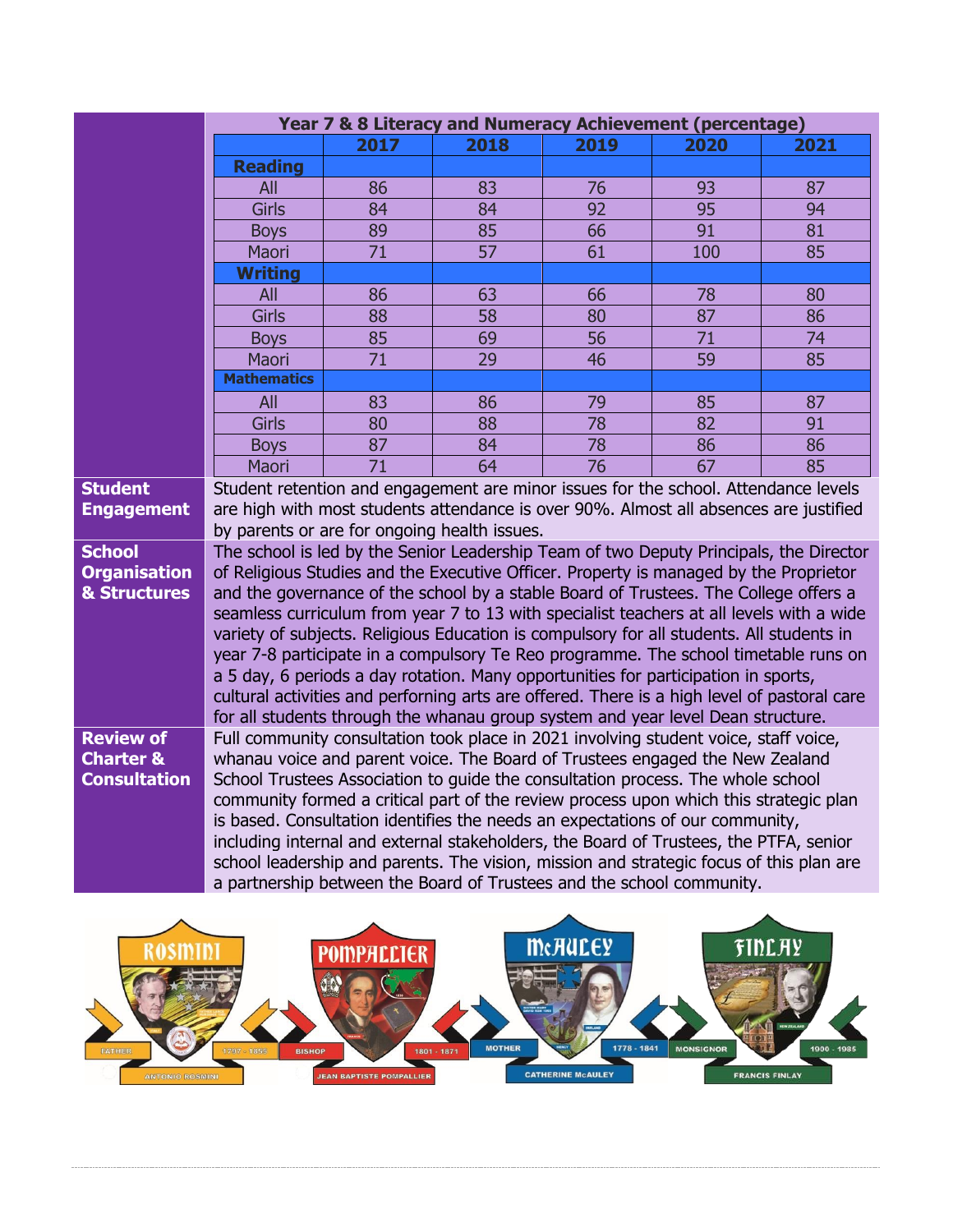| <b>Special</b><br><b>Character - The</b><br><b>Rock:</b>                                            | <b>Pastoral Care -</b><br>The $3C's:$                                                              | <b>Teaching &amp;</b><br>Learning $-$<br><b>Preparation for</b><br>Life: | <b>Resourcing -</b><br><b>The Platform:</b>                                                                      |
|-----------------------------------------------------------------------------------------------------|----------------------------------------------------------------------------------------------------|--------------------------------------------------------------------------|------------------------------------------------------------------------------------------------------------------|
| St Peter's College<br>provides a place of<br>ongoing evangelisation<br>for our akonga and<br>whanau | Processes will improve<br>akonga wellbeing and<br>reflect the core values<br>of St Peter's College | St Peter's College<br>akonga are at the<br>centre of all learning        | Optimise our financial,<br>physical, environment<br>and human resources in<br>an equitable way for all<br>akonga |

|                                                                                                                                       | <b>Special Character - The Rock</b>                                                                                                                                                                                                                                                                                                       |                                                                                                                                                                        |
|---------------------------------------------------------------------------------------------------------------------------------------|-------------------------------------------------------------------------------------------------------------------------------------------------------------------------------------------------------------------------------------------------------------------------------------------------------------------------------------------|------------------------------------------------------------------------------------------------------------------------------------------------------------------------|
| <b>Goals</b>                                                                                                                          | <b>Strategic action(s)</b>                                                                                                                                                                                                                                                                                                                | <b>Performance</b><br>measure/targets                                                                                                                                  |
| <b>Encourage and facilitate</b><br>the development of a<br>personal relationship<br>with Jesus Christ for all<br>staff and students   | Continue to maintain and support evangelisation<br>within the school and parish communities<br>Provide opportunities for all students to have a<br>personal encounter with Christ in the Religious<br>Education and Special Character programmes                                                                                          | Develop a sustainable<br>sacramental programme<br>Promote regular family<br>involvement in Sunday<br>Eucharistic gatherings                                            |
| Assist the community to<br>grow in the knowledge<br>and understanding of<br>Jesus Christ, his<br>teachings and the<br>Catholic Church | Ensure that effective delivery of the New Zealand<br><b>Bishop's Curriculum</b><br>Regularly review the Religious Education and<br>Special Character programmes to ensure they are<br>up to date and resond to the needs of the<br>community<br>Formulate and implement a Health Education<br>Delivery statement for the school community | Prepare for the adoption of o<br>Tātou Whakpono Our Faith in<br>2024<br>Annual departmental reports<br>to the Board<br>Student voice surveys<br>Community consultation |
| Expand our capability in<br>providing a hope-filled<br>Christian witness which<br>empowers our<br>community                           | Provide opportunities for special character<br>professional development and spiritual formation for<br>staff<br>Pastoral care systems and procedures are<br>responsive to the needs of akonga, and reflect<br>Gospel values and Church teachings                                                                                          | Maintain a certification<br>register<br>Reviews of pastoral care and<br>special character align                                                                        |
| Cultivate service and<br>outreach in academic<br>and personal endeavours                                                              | Develop an an explicitly Christ-centred culture of<br>justice, service and outreach in local, national and<br>international communities                                                                                                                                                                                                   | Allocation of workday and<br>other fundraising monies                                                                                                                  |
| Safeguard and<br>strengthen our Catholic<br>identity                                                                                  | Refine the Special Character internal review process<br>that emphasises the recommendations and areas of<br>challenge in the 2022 external review document                                                                                                                                                                                | Special character board<br>reports will include the 4<br>review dimension headings<br>as a form of ongoing self<br>review                                              |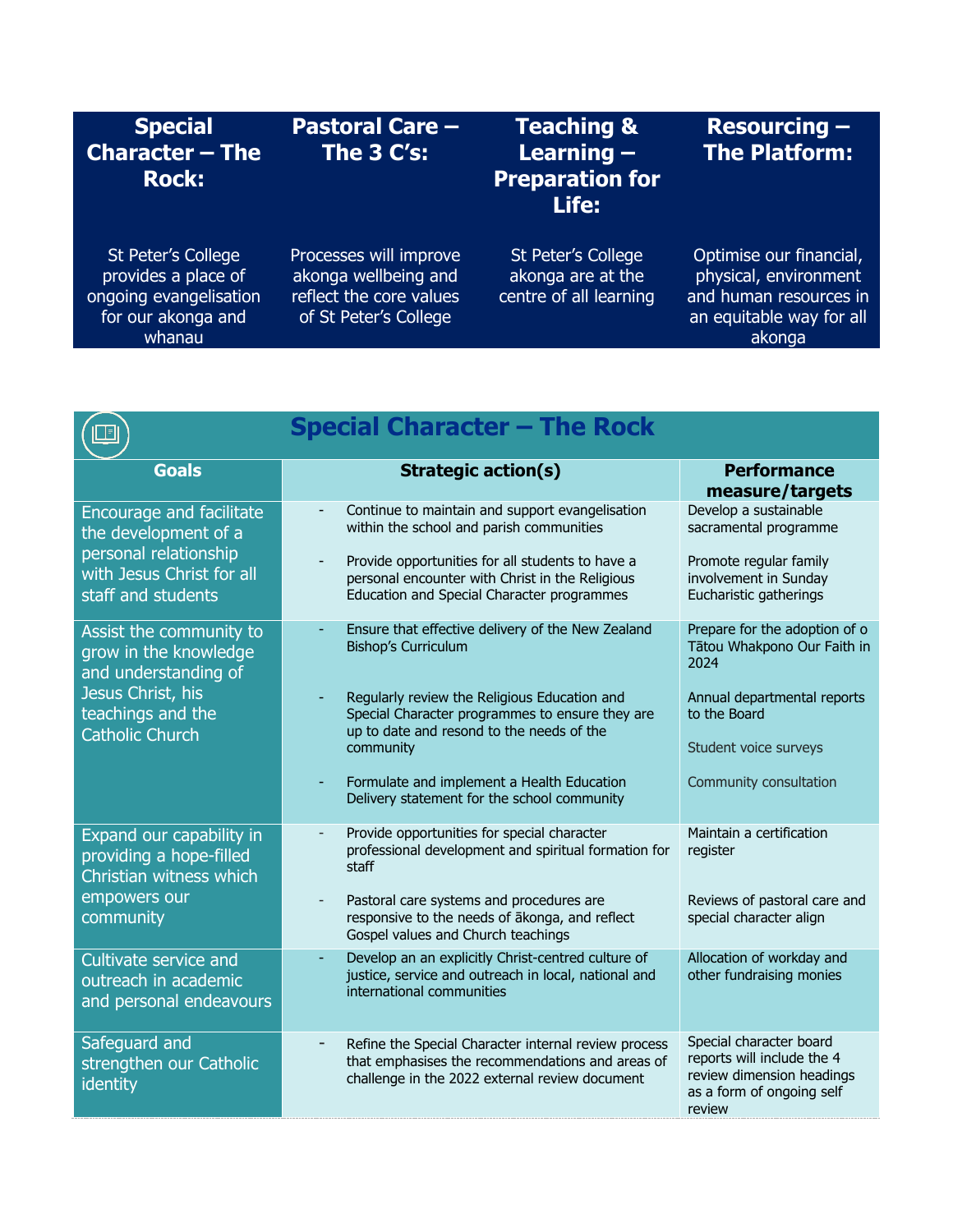| <b>Pastoral care - The 3 C's</b>                                                                                                        |                                                                                                                                                                                                                                                                                                                 |                                                                                                                                                                            |  |
|-----------------------------------------------------------------------------------------------------------------------------------------|-----------------------------------------------------------------------------------------------------------------------------------------------------------------------------------------------------------------------------------------------------------------------------------------------------------------|----------------------------------------------------------------------------------------------------------------------------------------------------------------------------|--|
| <b>Goals</b>                                                                                                                            | <b>Strategic action(s)</b>                                                                                                                                                                                                                                                                                      | <b>Performance</b><br>measure/targets                                                                                                                                      |  |
| All students are provided<br>with a safe, respectful<br>and inclusive learning<br>environment                                           | Implement, maintain and review programmes that<br>support all students to thrive across all ages and<br>levels                                                                                                                                                                                                  | Sustainable procedures are<br>developed, are articulated by<br>the pastoral team and shared<br>widely                                                                      |  |
|                                                                                                                                         | Commitment to providing a well managed learning<br>environment that enures students feel safe and<br>supported through restorative practices that create<br>a greater sense of wellbeing                                                                                                                        | Awards, recognitions,<br>learning outcomes and<br>behaviours                                                                                                               |  |
| All students are provided<br>the opportunity to<br>develop a significant<br>relationship with a staff<br>member                         | Foster networks of communication and support<br>÷,<br>through students remaining with the same vertical<br>whanau class throughout their years at school                                                                                                                                                        | Feedback from staff,<br>students and parents                                                                                                                               |  |
| Maintain a whole school<br>evidence informed<br>approach to developing<br>and sustaining student<br>and staff wellbeing                 | Systems are in place to ensure that ākonga are<br>personally known, cared for, and provided with<br>support as required<br>Professional development and well structured<br>support is provided to staff to enable them to<br>improve in relational and restorative practices                                    | Provide opportunities for<br>ongoing feedback about the<br>wellbeing of students<br>Surveys and meetings allow<br>for staff discussions as part<br>of review and alignment |  |
| Encourage balance and<br>resilience in prioritising<br>time for staff and<br>students to build<br>relationships                         | The sacred dignity of each individual is<br>acknowledged and upheld; processes are linked to<br>Catholic social teachings<br>The vertical whanau system will provide students<br>and staff opportunities to build relationships                                                                                 | Participation in and<br>commitment to the whanau<br>house sytem<br>Relationships are sustained                                                                             |  |
| Provide occasions for<br>both high quality<br>outcomes and<br>participation in extra-<br>curricula activities-<br>sporting and cultural | Embed the Servant Leadership council further into<br>÷,<br>the schools service and outreach activities and<br>celebrate its successes<br>Continue to promote an holistic education for all<br>students wellbing to participate in all aspects of life<br>e.g. spiritual, physical, mental, social and emotional | Acknowledgement and<br>recognition of service and<br>outreach efforts<br>Increased participation in the<br>life of the school e.g. sports<br>and cultural                  |  |

|                                                                                                                     | Teaching & Learning -<br><b>Preparation for Life</b>                                                                                                                   |                                                                                             |
|---------------------------------------------------------------------------------------------------------------------|------------------------------------------------------------------------------------------------------------------------------------------------------------------------|---------------------------------------------------------------------------------------------|
| <b>Goals</b>                                                                                                        | <b>Strategic action(s)</b>                                                                                                                                             | <b>Performance</b><br>measure/targets                                                       |
| Implement the systemic<br>changes that will be<br>required with the<br>Curriculum refresh and<br><b>NCEA</b> review | Investigate and review course structure and<br>timetable options and implement changes to<br>privilege akonga agency and coverage of a wide<br>range of learning areas | Timetable review committee<br>recommendations<br>Feedback from students and<br>institutions |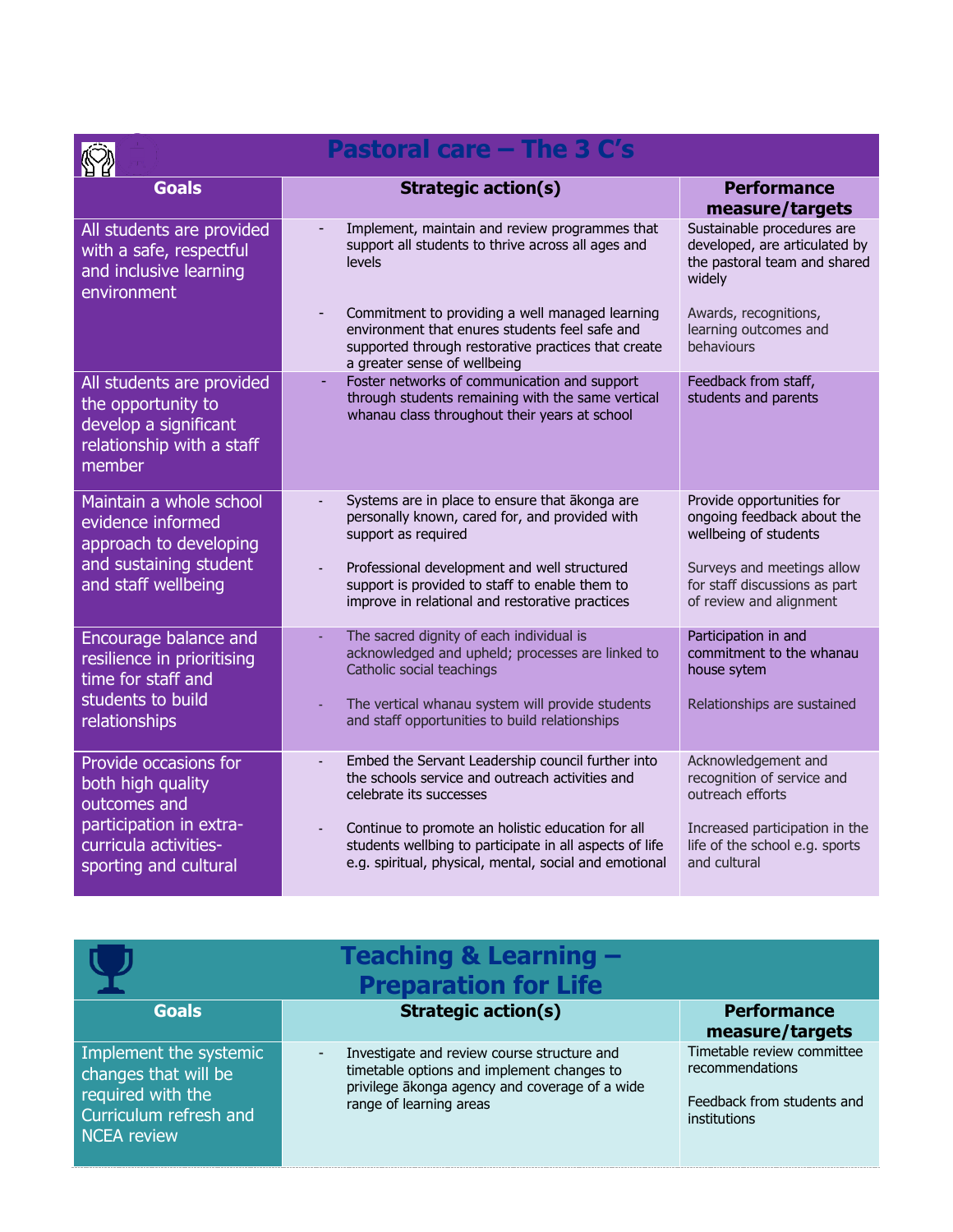| Optimise and improve<br>student achievement in<br>partnership with akonga<br>and whanau | Implement a three tier ākonga focused reporting<br>system which prioritises ākonga and whānau<br>involvment in partnership with kaiako                                                               | <b>Stage One</b><br><b>Reporting Review Committee</b><br>recommendations<br>Community consultation<br>findings |
|-----------------------------------------------------------------------------------------|------------------------------------------------------------------------------------------------------------------------------------------------------------------------------------------------------|----------------------------------------------------------------------------------------------------------------|
| <b>Explicitly develop</b><br>Mātauranga Māori in all<br>curriculum areas                | Tikanga Māori, te Reo Māori and Mātauranga Māori<br>are embedded in all learning areas.<br>Kaiako engage in PLD related to Mātauranga Māori<br>including Poutama Pounamu as kaiwhakaako or<br>ākonga | Kahui Ako support and<br>commitment<br>Enrolment and engagement<br>in PLD opportunities                        |
| Fully leverage student<br>driven flexibility                                            | Strengths Based Individual Learning Plans are co-<br>constructed by ākonga, whānau and kaiako for all<br>ākonga                                                                                      | Reporting system reflects<br>individual learning plans                                                         |
| Strengthen internal<br>review processes                                                 | Streamline Learning Area reporting and review<br>processes to ensure valauble data is gathered and<br>used                                                                                           | Data collected informs self<br>review and action plans                                                         |

| <b>Resourcing - The Platform</b>                                                                                                                    |                                                                                                                                                                                                                                                                                   |                                                                                                                                        |  |
|-----------------------------------------------------------------------------------------------------------------------------------------------------|-----------------------------------------------------------------------------------------------------------------------------------------------------------------------------------------------------------------------------------------------------------------------------------|----------------------------------------------------------------------------------------------------------------------------------------|--|
| <b>Goals</b>                                                                                                                                        | <b>Strategic action(s)</b>                                                                                                                                                                                                                                                        | <b>Performance</b><br>measure/targets                                                                                                  |  |
| Improve best practice in<br>health and safety and<br>risk management                                                                                | Provide and inmplement a Health and Safety<br>procedure that meets regulations<br>Regular review of the procedure by the Health and<br>Safety committee to increase improvements<br>Upgrade classroom furniture and facilities as per the<br>property and maintenace plans        | Use of Safe365 online and in<br>the app by all staff<br>Consistent reporting on H&S<br>to the board<br>Active management of<br>hazards |  |
| Continually monitor<br>external trends and<br>internal realities to adapt<br>to and improve<br>opportunities for<br>organisational<br>effectiveness | Design physical workspaces to facilitate efficiency<br>and well-being<br>Human Resources within leadership to improve and<br>diversify operational efficiency<br>Hire teaching and non teaching staff with the<br>expertise to implement the schools strategic plan<br>and vision | A staff break and work area<br>fit for purpose<br>Increasd staff ownership of<br>the school goals                                      |  |
| Commit to and<br>proactively increase our<br>commitment to a<br>sustainable future- Te Ao<br>Maori Kaitiaki                                         | Continually upgrade, enhance and improve the<br>environment<br>Proactively increase our level of environmental<br>sustainability<br>Investigate future sustainable operations e.g. Heat,<br>Lighting and Water use                                                                | Implementation of the<br>property plan<br>Monitoring new ways to<br>increase sustainability and<br>decrease costs                      |  |
| Prudently manage<br>finances and physical<br>assets in collaboration<br>and partnership with the<br><b>Diocese</b>                                  | Develop a 10 year property plan of how we will<br>fund our operations<br>Operate within annual grants                                                                                                                                                                             | Annual review of progress to<br>plan.<br>Budgets confirmed.                                                                            |  |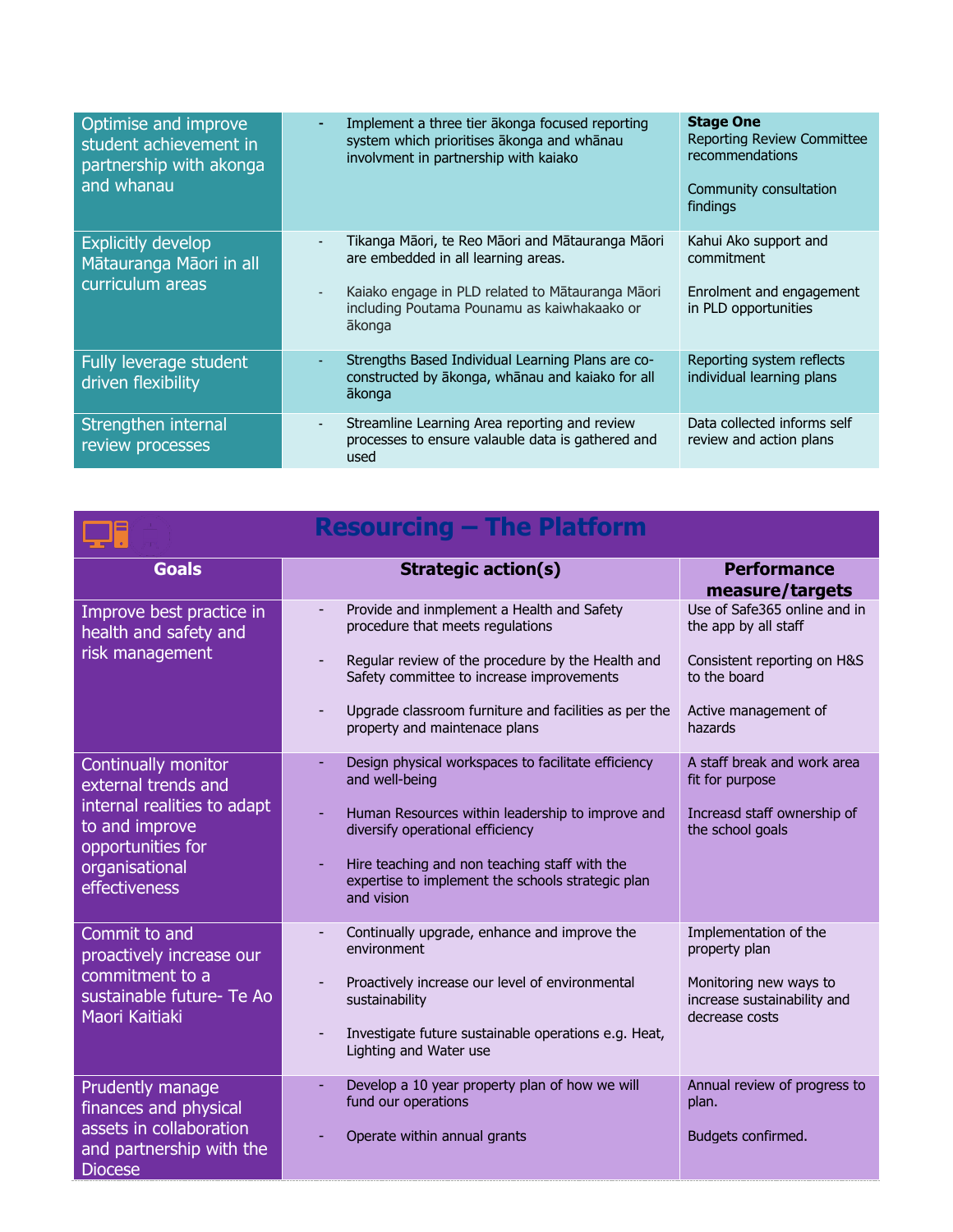|                                                 | Upgrade classroom furniture as per the property<br>plan<br>Liaise with the Diocese/Proprietor to ensure new<br>classrooms are built and existing spaces modernised |                                                             |
|-------------------------------------------------|--------------------------------------------------------------------------------------------------------------------------------------------------------------------|-------------------------------------------------------------|
| Improve and diversify<br>operational efficiency | Identify financial and non-financial resources to<br>support the full range of school activities                                                                   | Increased locally raised funds<br>and community involvement |
| Strengthen marketing<br>and communication       | Improve the schools online presence through an<br>upgrade of the website and a redesign of<br>promotional tools                                                    | Active management of online<br>and promotional tools        |